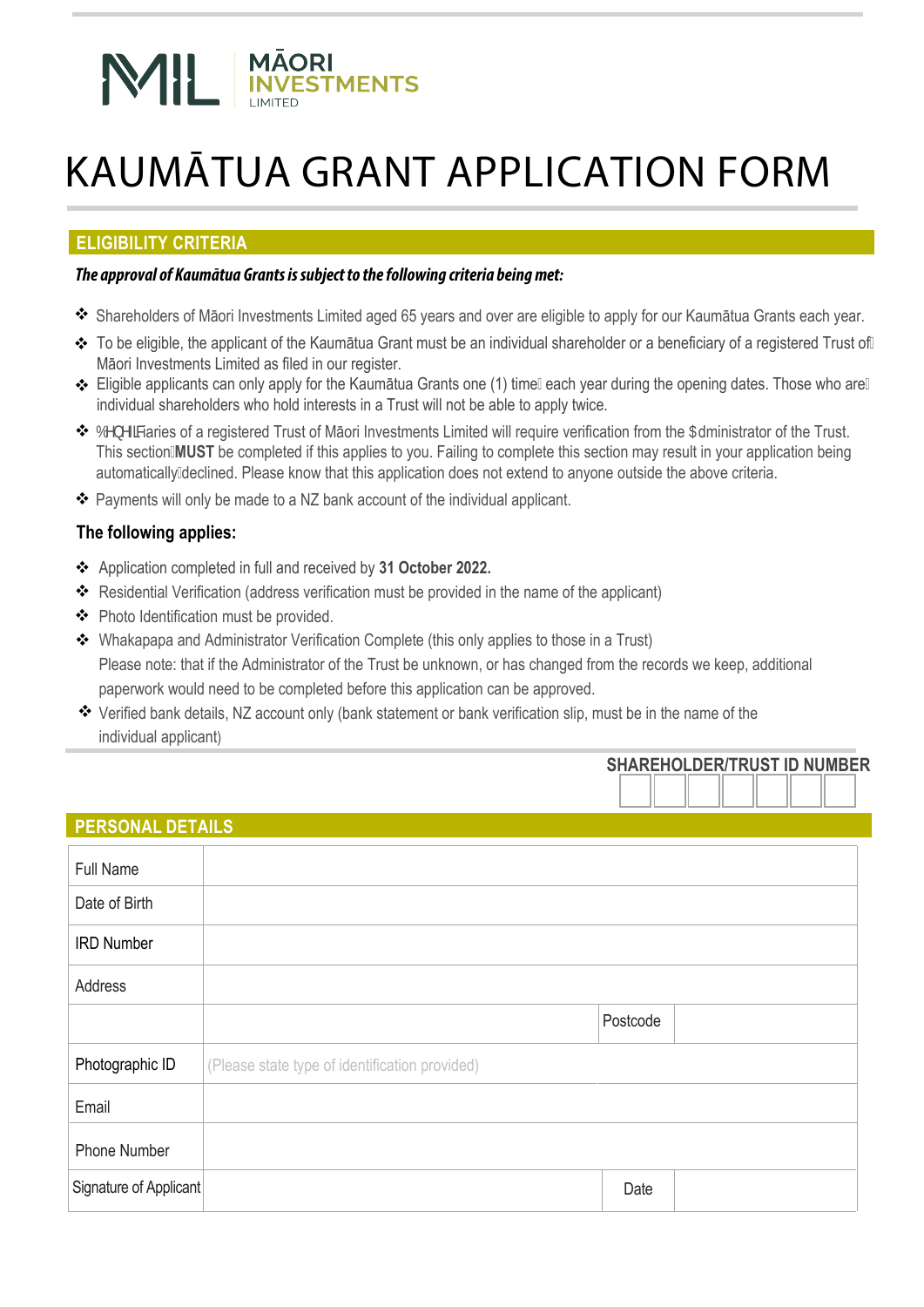#### **WHAKAPAPA SECTION**

#### *This section must be completed for those who are beneficiaries of a Trust*

- Individuals who are beneficiaries of a Trust that hold shares in Māori Investments Ltd must provide their Whakapapa to this Trust.
- \* The Administrator will need to confirm that the information you have provided in this section is true and correct.
- \* This form must be signed off by the Administrator of the Trust Please note: That if the Administrator of the Trust be unknown, or has changed from the records we keep, additional paperwork would need to be completed before this application can be approved.
- \* Incomplete forms will automatically be declined.
- Approved Kaumātua Grants will be paid to the bank account of the idividual applicant.
- **Please show your whakapapa to a Shareholder or Trust of Māori Investments Limited**

|                 | Trust Shareholder Name & ID Number                                                     |
|-----------------|----------------------------------------------------------------------------------------|
|                 | Relationship to Shareholder or Trust   eg. Child/Sibling/Niece/Nephew/Aunty/Uncle etc. |
| Tipuna:         |                                                                                        |
| Parents:        |                                                                                        |
|                 |                                                                                        |
| Child/Children: |                                                                                        |
|                 |                                                                                        |
|                 |                                                                                        |
|                 |                                                                                        |

## **THIS SECTION MUST BE COMPLETED BY THE ADMINISTRATOR OF A TRUST**

## **VERIFICATION DECLARATION**

I, as the Administrator of the Trust, declare that the Whakapapa provided by the applicant is true and correct

| <b>ADMINISTRATOR DETAILS:</b> |          |  |
|-------------------------------|----------|--|
| <b>Full Name</b>              |          |  |
| Address                       | Postcode |  |
| Email                         |          |  |
| Signature of Administrator    |          |  |
| Date                          |          |  |

- *Should the Administrator of the Trust be unknown, or has changed from the records we keep, additional documents would need to be completed before this application can be approved.*
- **C***omplete bank account details (Box B) on page 3.*